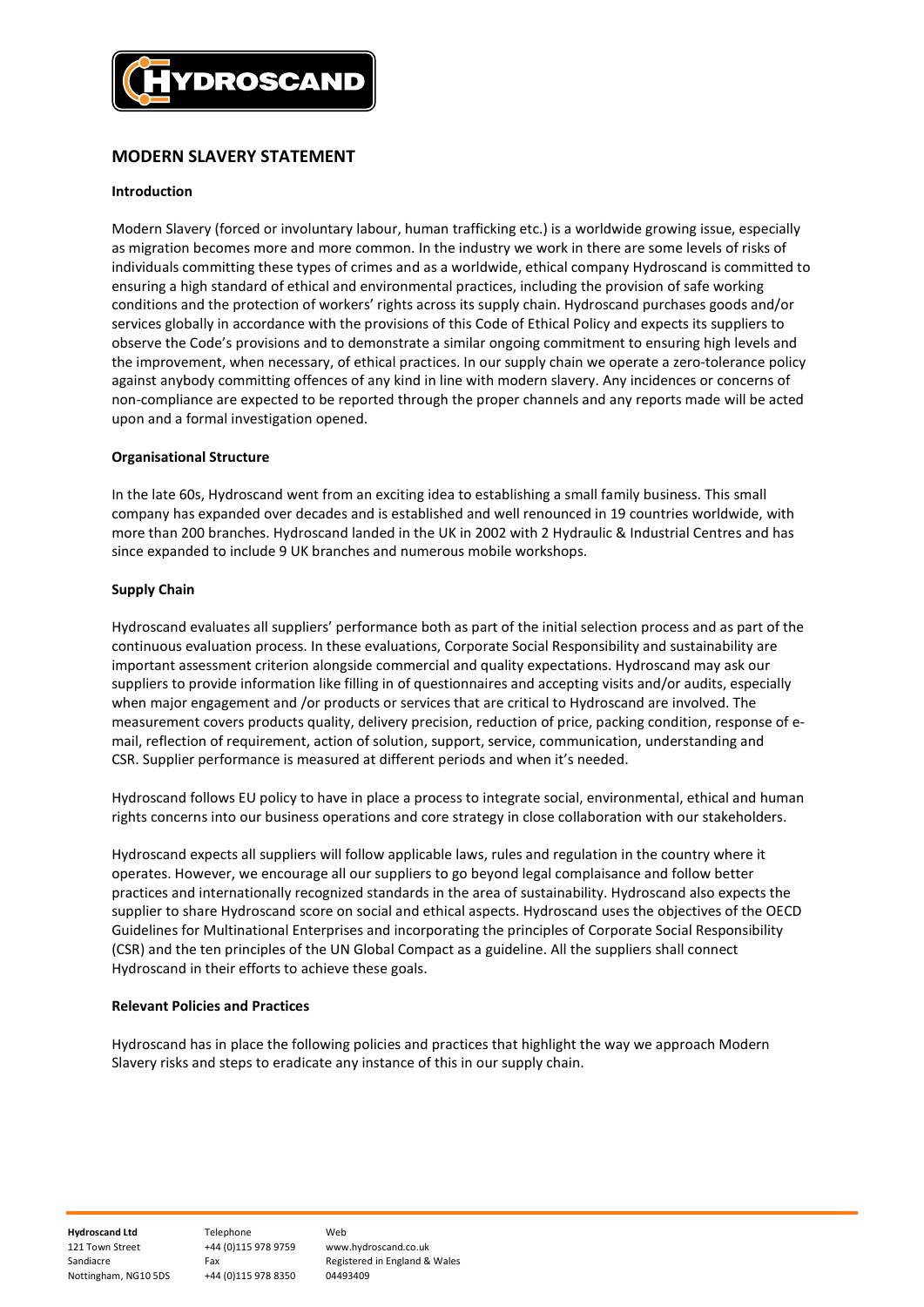

# Hydroscand Core Requirements are as follows:

- 1. Hydroscand UK & suppliers must not use any form of forced, bonded or involuntary labour.
- 2. Hydroscand UK & supplier workers must not be subject to physical or verbal abuse or threats or intimidation of any description.
- 3. Hydroscand UK & supplier workers must not be required to work extreme hours of work without adequate rest periods.
- 4. Hydroscand UK & suppliers must not use workers under the age of 15, or the minimum legal working age in the country in question.
- 5. Factories and worksites used by Hydroscand UK & suppliers must be safe and hygienic with an adequate number of safe and accessible fire exits from all buildings.
- 6. Hydroscand UK & suppliers must maintain proper and accurate employment records.
- 7. Hydroscand UK & suppliers must not engage in bribery, corruption or other similar unethical practices in order to gain a competitive advantage.

# Whistle Blowing Policy

The company is committed to creating a secure working environment, and all employees are placed in a position of trust and expected at all times to act within the law. Failure of any employee to report, whilst knowing of any wrong doings by colleagues or other persons, which may bring harm to the name or to the detriment of the company, may result in disciplinary action being taken. You are protected by law if you feel you need to raise an issue and do so in good faith. You should speak directly to the human resources consultant if you experience, observe or suspect any activity which is unlawful or which violates the company's policies and procedures, i.e.,

- Corporate Fraud
- Questionable accounting, internal accounting controls and auditing matters
- Health, safety & environmental violations
- Theft or destruction of company property
- Physical or emotional abuse of employees
- Illegal drug possession or abuse
- Harassment

The whistle blowing procedure must only be used for genuine concerns. Malicious allegations will be a disciplinary matter.

#### Anti-Bribery and Corruption Policy

The Anti-Bribery and Corruption policy applies to all employees of Hydroscand. The company is firmly committed to complying with all applicable laws, rules and regulation designed to combat bribery and corruption. We expect our employees to comply with all such laws, rules and regulations and not to be involved with bribery or corrupt activities. Hydroscand prohibits the offer, arrangement or acceptance on its own behalf or any form of bribe, whether the bribe is paid directly or indirectly.

In the event that the company uses a third party to assist in securing or retaining business, the greater the risk may be. However, the company cannot directly control the actions of third parties in the same way that they can control their own actions. Employees may also be at risk of being offered an inducement, which may not always be a monetary value and take other forms of payment. Such an inducement is dishonest, illegal or a breach of trust in order to give another individual or entity a commercial advantage. If an employee is aware or suspects that a customer, third party or another employee is involved in bribery or corrupt practices, then they have a duty to report this matter to the managing director at the earliest opportunity. In their absence, this matter would be reportable to another member of the senior management team.

The Hydroscand Anti-Bribery policy should be read in conjunction with the company's policy on "The acceptance of gifts or benefits" as outlined at Section 6 item (20) (below); We as a company, expect all our employees to act in good faith at all time in every aspect of their work. The Hydroscand Anti-Bribery and Corruption Statement sets out the standards through which the company will continue to operate and the standard expected of all Hydroscand associates.

| <b>Hydroscand Ltd</b> | Telephone           | Web                           |
|-----------------------|---------------------|-------------------------------|
| 121 Town Street       | +44 (0)115 978 9759 | www.hydroscand.co.uk          |
| Sandiacre             | Fax                 | Registered in England & Wales |
| Nottingham, NG10 5DS  | +44 (0)115 978 8350 | 04493409                      |